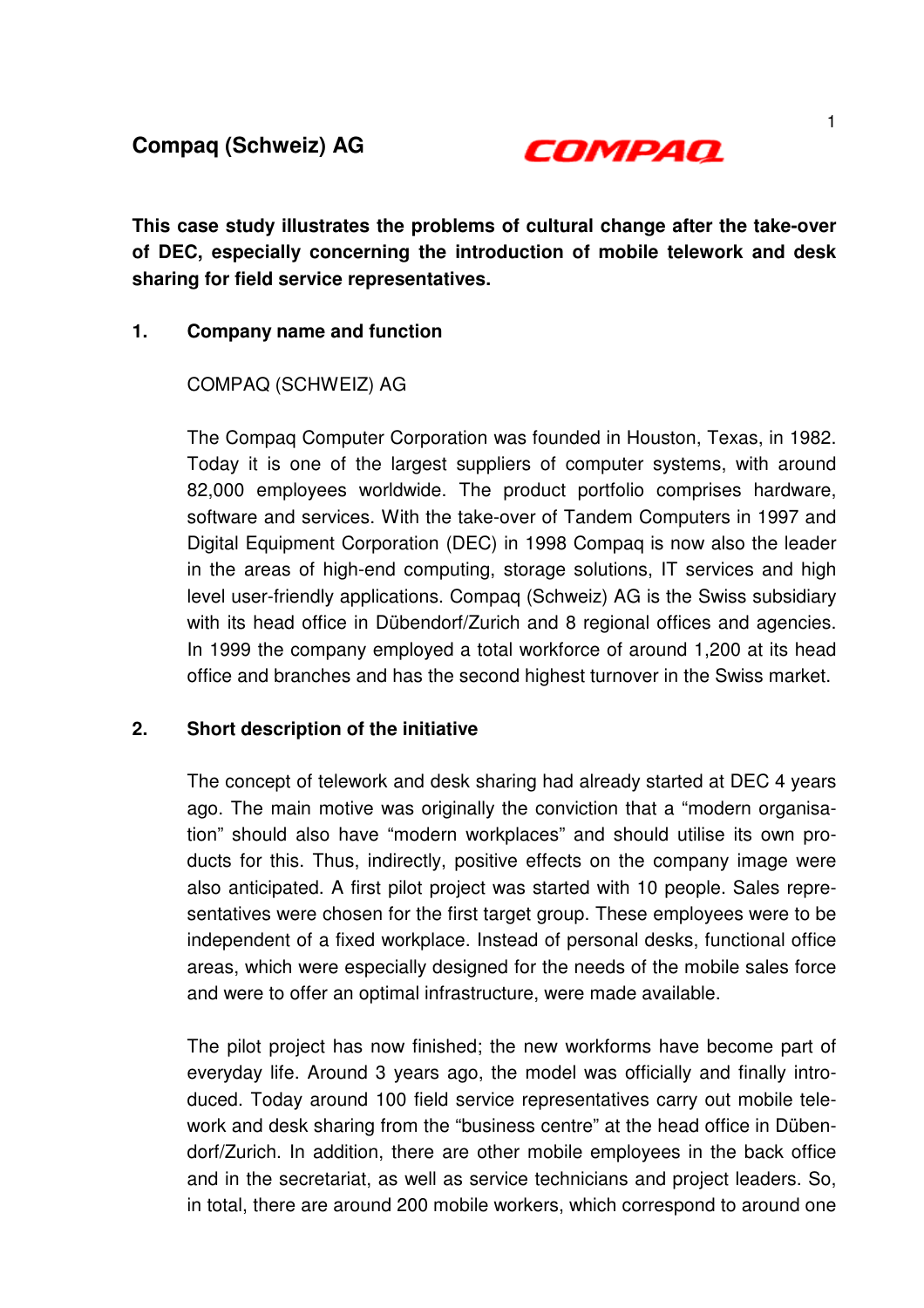sixth of their total workforce in Switzerland. The number is growing. However, a progression to the so-called home office is not planned; the loss of interpersonal contact and the lack of a social network for isolated home workers (in particular for women) are regarded as being too undesirable.

## **3. Innovative aspects of the project**

The open plan office was divided into a so-called "relaxation zone", a "client zone", and a "quiet zone". The first, a type of bar, offers opportunity for informal information exchange and social contact. It has, however, sockets to allow connection of notebooks to the net. The second is reserved for client meetings. Finally, in the quiet zone, activities are carried out that require concentrated, uninterrupted work, such as the development of concepts, the preparation of quotations or business plans. In the entrance area, each mobile worker has a locker for his paperwork and personal belongings as well as a cordless phone, which replaces his mobile phone during his stay and makes him directly available for internal calls.

 Today, those responsible notice that employees have become more agile and flexible and are less fixated on traditional workforms. The project achieved an improved and more comprehensive utilisation of both the ICT infrastructure and the capacities of their own products. Furthermore, employees communicate more than before; the available meeting rooms are well used. The open plan distribution of workstations over the office space gave the employees freedom of movement. The new workform seems to be better suited to the company and its culture. Whereas before an average of 20  $m<sup>2</sup>$  gross space was available per employee, today this is only half as much, thus a saving of around 50% of office space with its associated costs could be made.

However, before introduction, concerns regarding the changes materialised. Suddenly people's own personal favourite desk no longer existed. Noticeable differences between the cultures of the two merged companies – with regard to ICT infrastructure, employees' attitudes and workforms – became apparent. The idea of the mobile worker originated from DEC. However, previously Compaq workers had had their individual workspace, their own desk, with family photographs and other personal belongings on it. They were allocated new workstations with new furniture only 3 weeks before the move to Dübendorf. They showed resistance. In the beginning workshops were even boycotted. This was probably due to the fact that the new workform came from the company that had been bought over. However, this is no longer a burning issue. Some Compaq workers currently still use their own individually ar